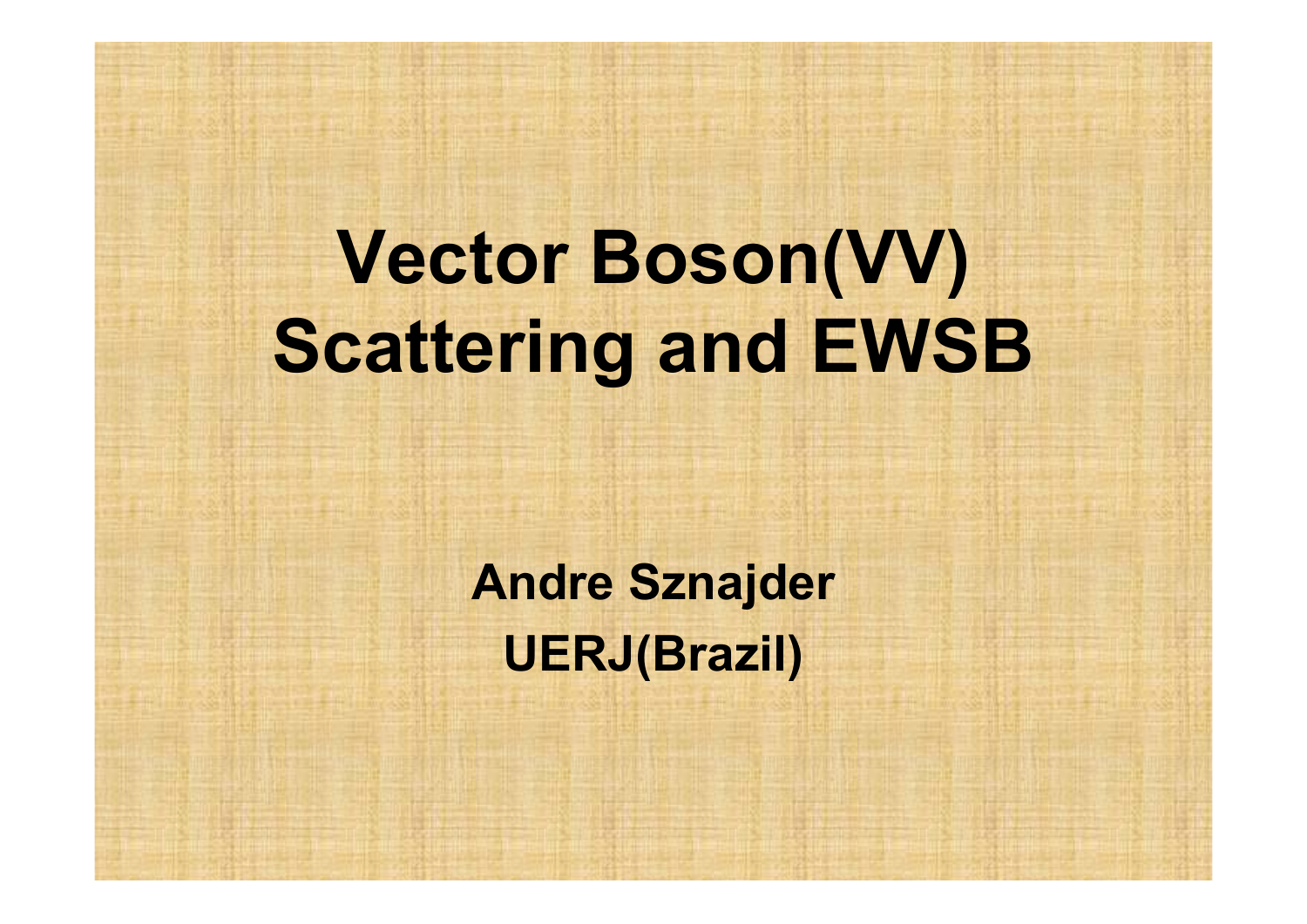### **Fundamental Questions**

- What breaks Electroweak symmetry ?
- Is Electroweak symmetry breaking(EWSB) realized through weakly or strongly coupled quanta ?
- Experimentalist Answer:
	- Go and measure  $\mathsf{V}_{\mathsf{L}}\mathsf{V}_{\mathsf{L}}$  scattering at LHC ! This measurement essentialy probes the Higgs sector of the EW interactions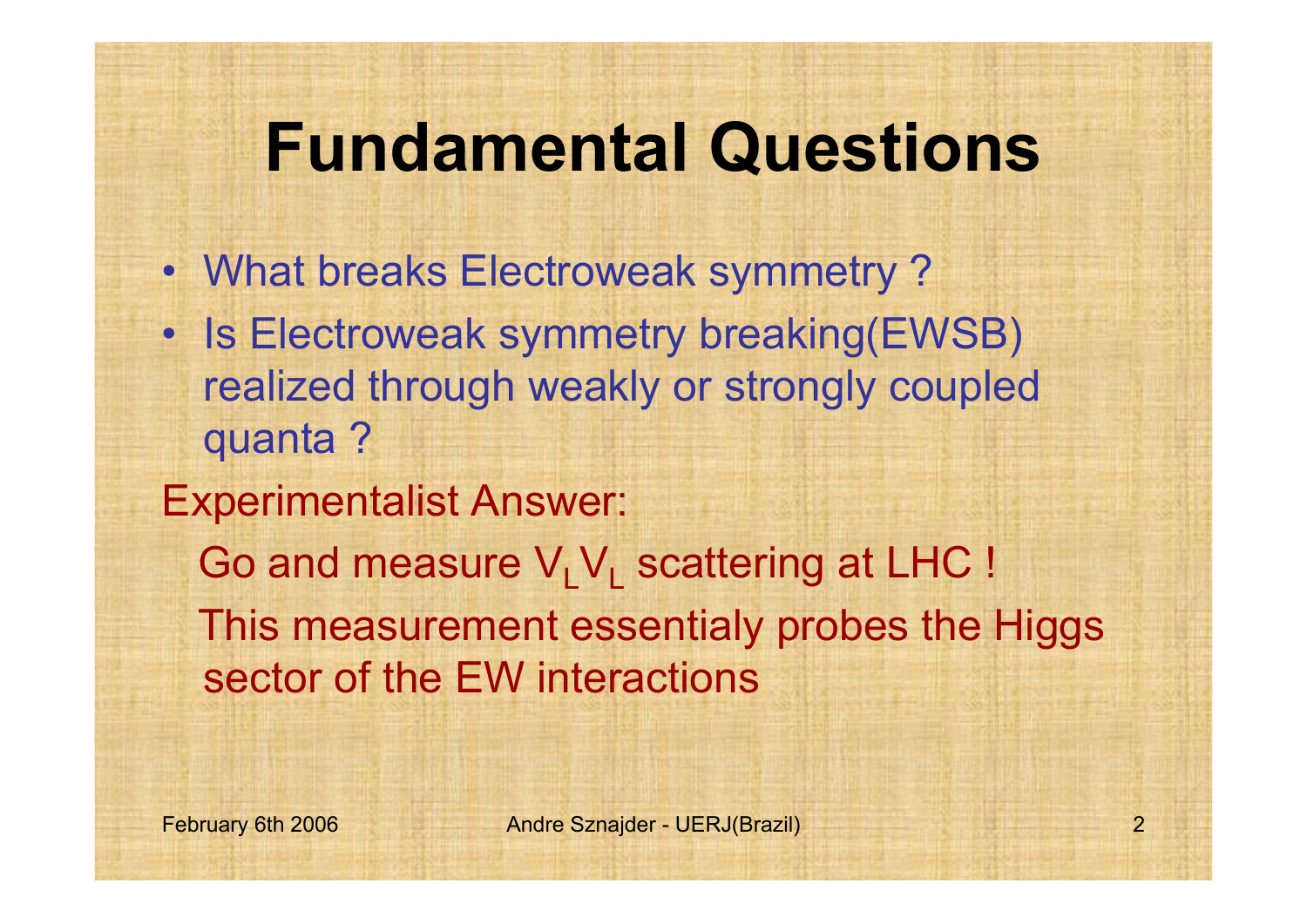## **Probing EWSB**

• VV scattering is model independent way to probe EWSB mechanism of SM

• SM predicts that if Higgs has a very high mass or doesn't exist then  $V_{L}V_{L}$  scattering amplitude violates unitarity above 1 TeV => SM becomes strongly interacting

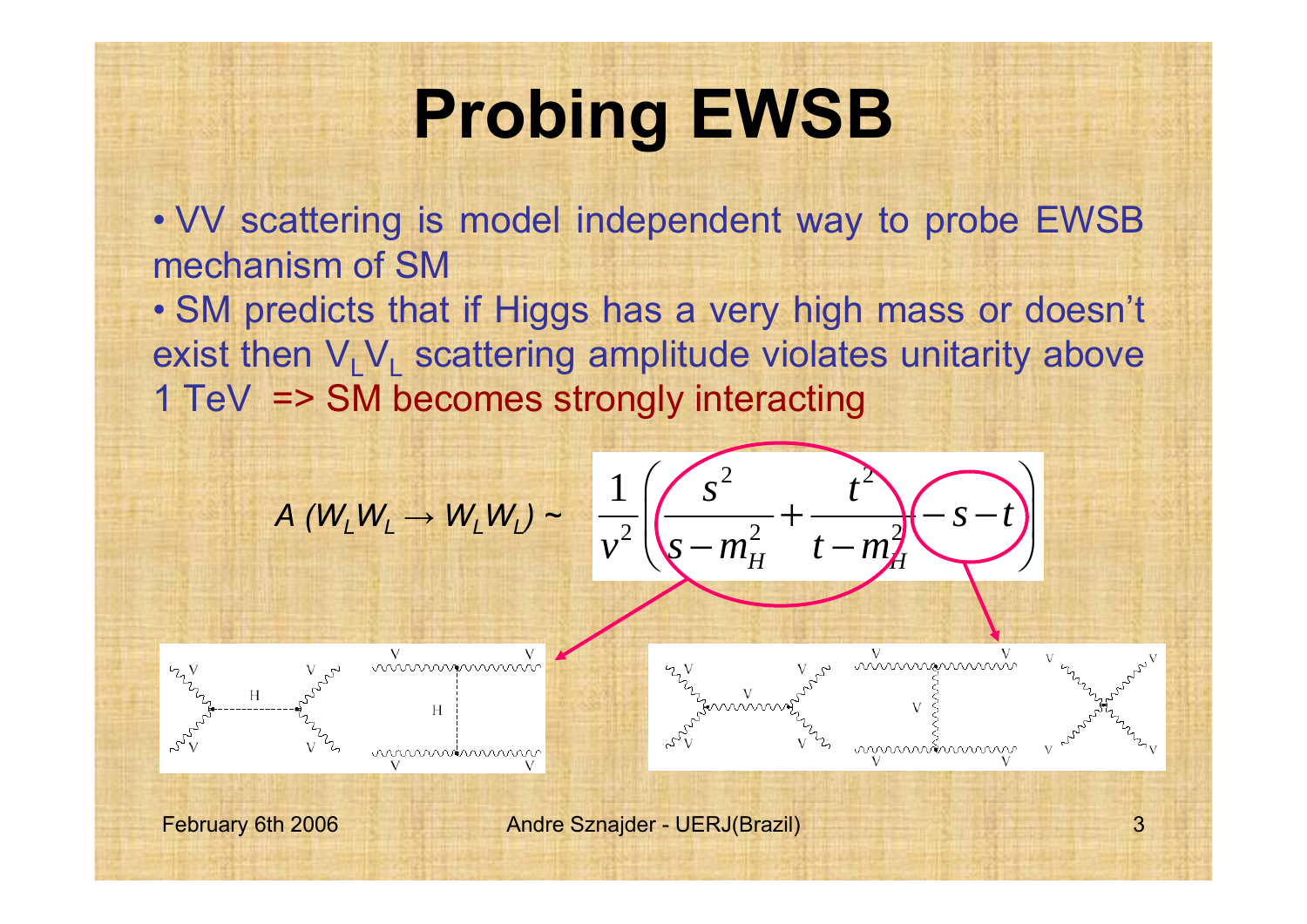### **EWSB Scenarios**

- For high mass Higgs it's important to measure  $\sigma_{\mathrm{VV}}$  to disentangle it from new physics
- If there's no Higgs, SM violates unitarity and  $\sigma_{VV}$  should evidence new physics ( new ressonances … )
- =>In any scenario measurement of  $\sigma_{\rm VV}$  will tell if EWSB  $^+$ mechanism of SM is correct. SM will be used as a benchmark for new physics !

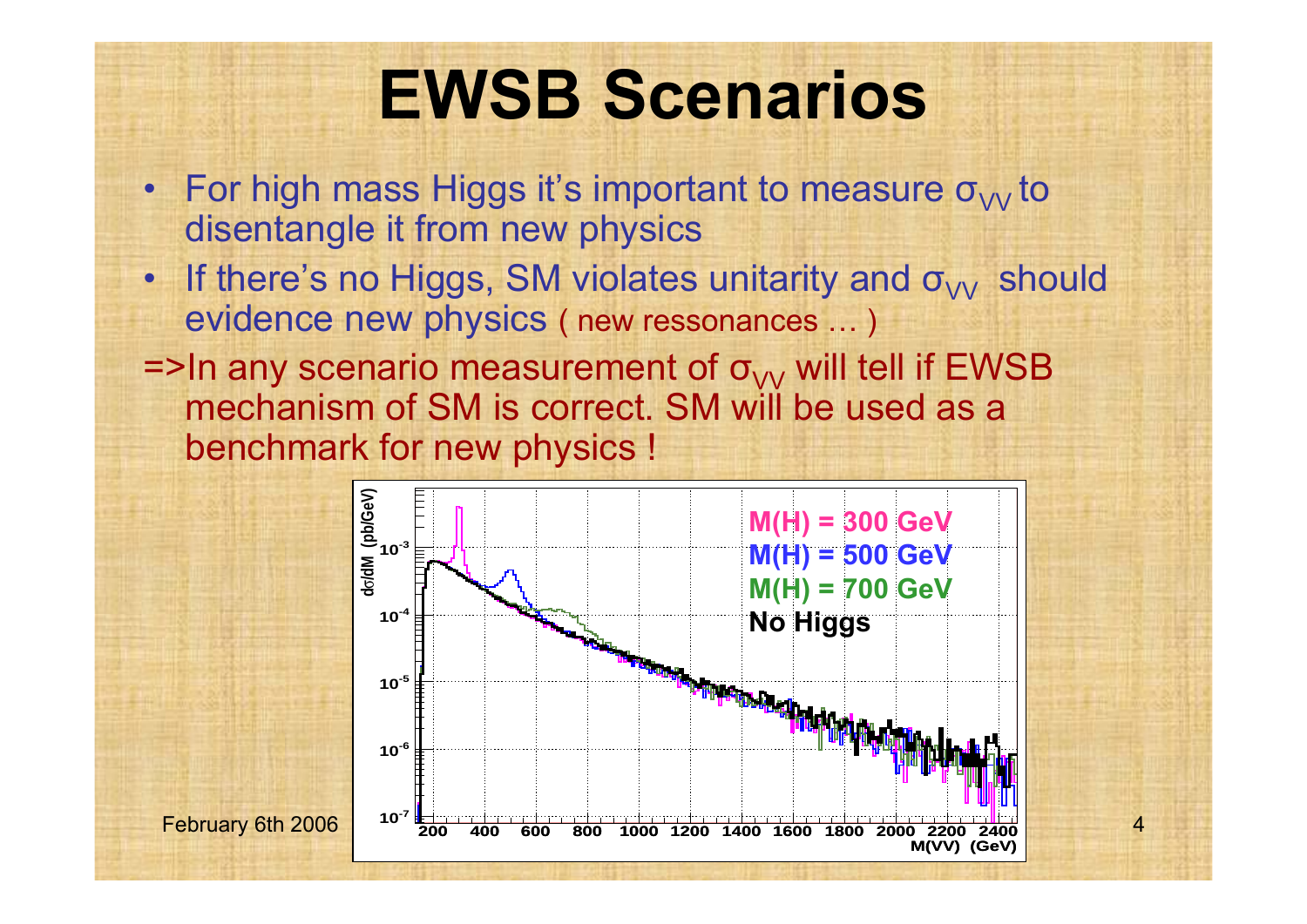## **Measuring VV Scattering**

• Experimentally impossible to perform a direct measurement of VV scatering. Signal is always acompanied by irreducible background !

- Signature will be 6 fermions in the final state ( 2 forward jets + decay products of vector boson pair )
- To define our "signal" we have to look into regions of phase space where VV scattering gives large contributions

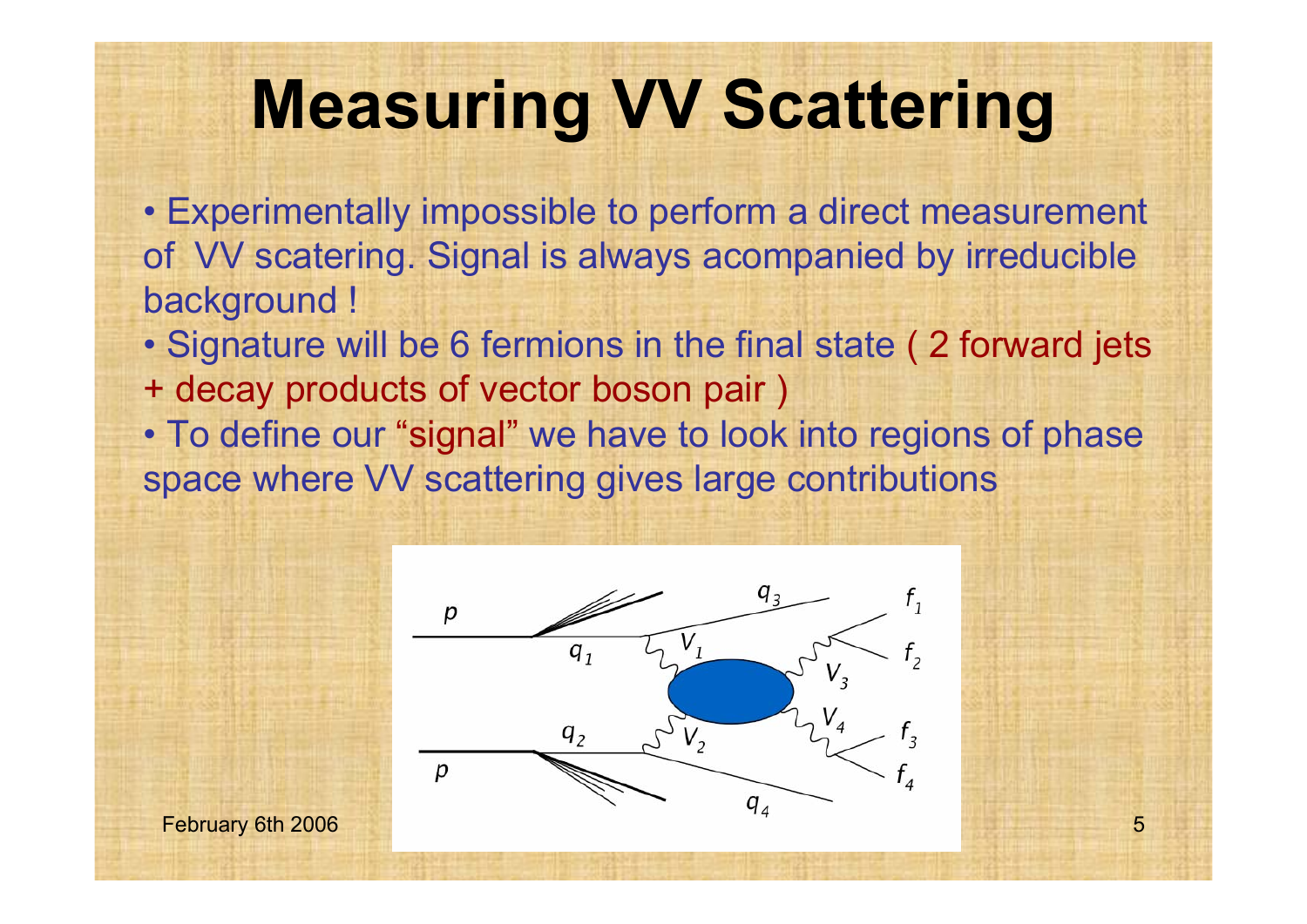### **PHANTOM: Simulating VV Scattering**

**( A.Ballestrero,E.Maina,A.Belhouari,G.Bevilacqua http://www.to.infn.it/~ballestr/phase/ )**

- • PHANTOM is a dedicated ME generator for processes with 6 fermions in final state (  $\alpha_{\rm EW}^{\phantom{\odot}}$  ,  $\alpha_{\rm S}$  $^2$   $\alpha_{\rm EW}^{\phantom{2}}$ )
- Takes into account interference between signal and irreducible background diagrams
- • Implements VV boson off shellness (important to describe the amplitude away from the Higgs ressonance)
- It uses of exact tree level matrix elements ! No EVBA or production times decay aproximation …

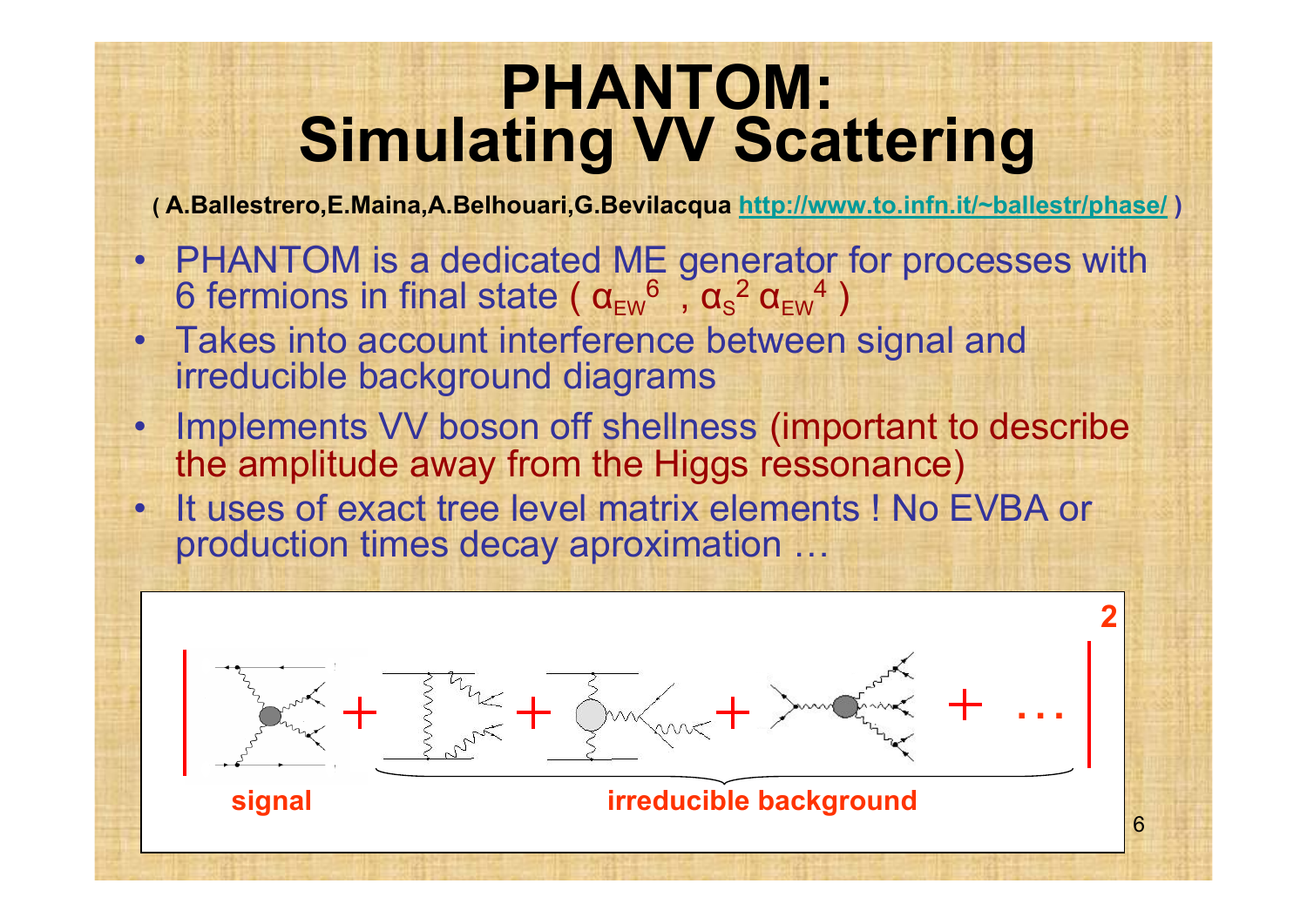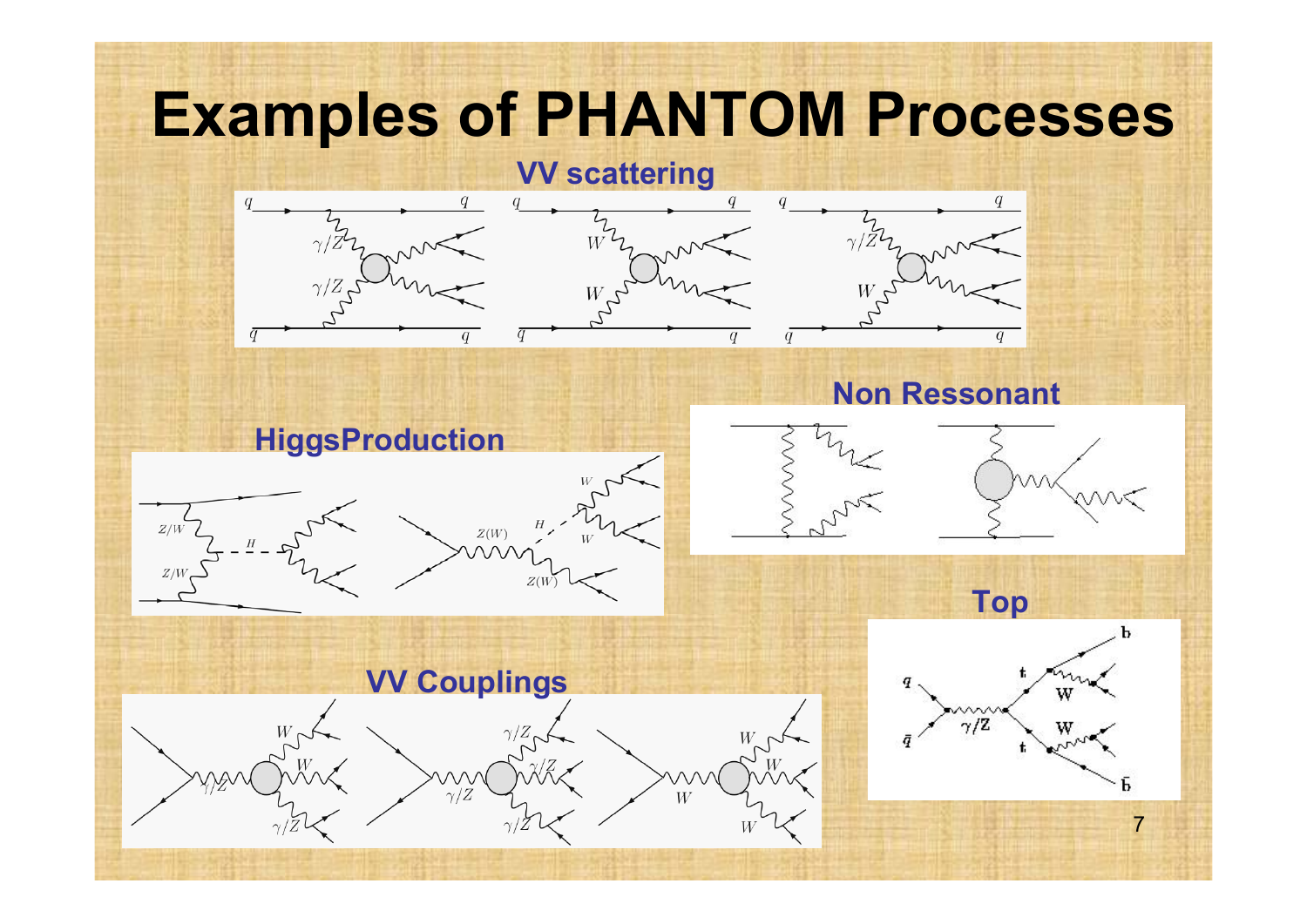# **PHANTOM vs PYTHIA ( qq <sup>→</sup>4qlv )** PYTHIA has only LL in EVBA approximation

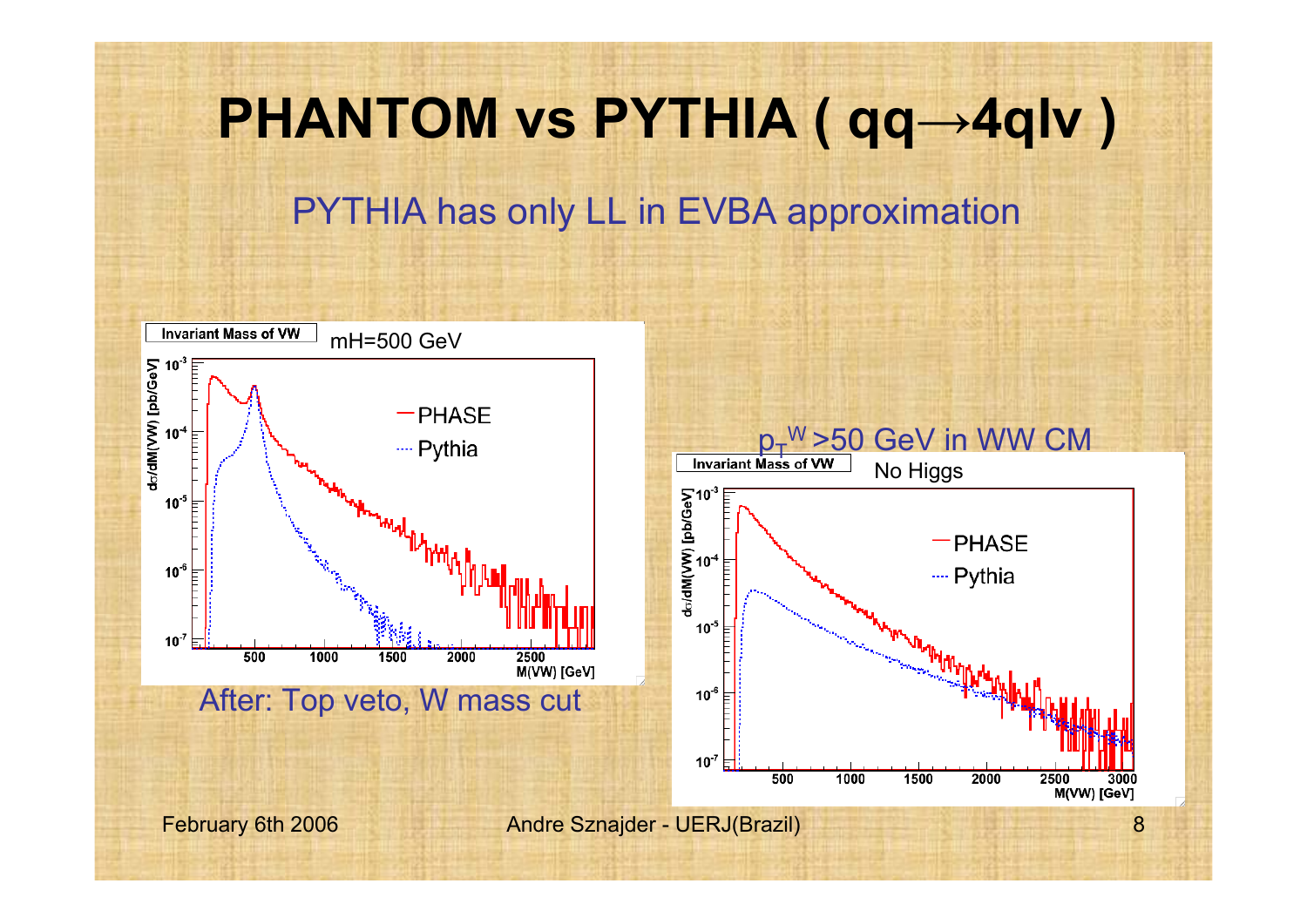**PHANTOM vs MADEVENT**

MADEVENT qqWV Production <sup>⊗</sup>Decay aproximation. (Can produce exact results but takes a lot of CPU time)

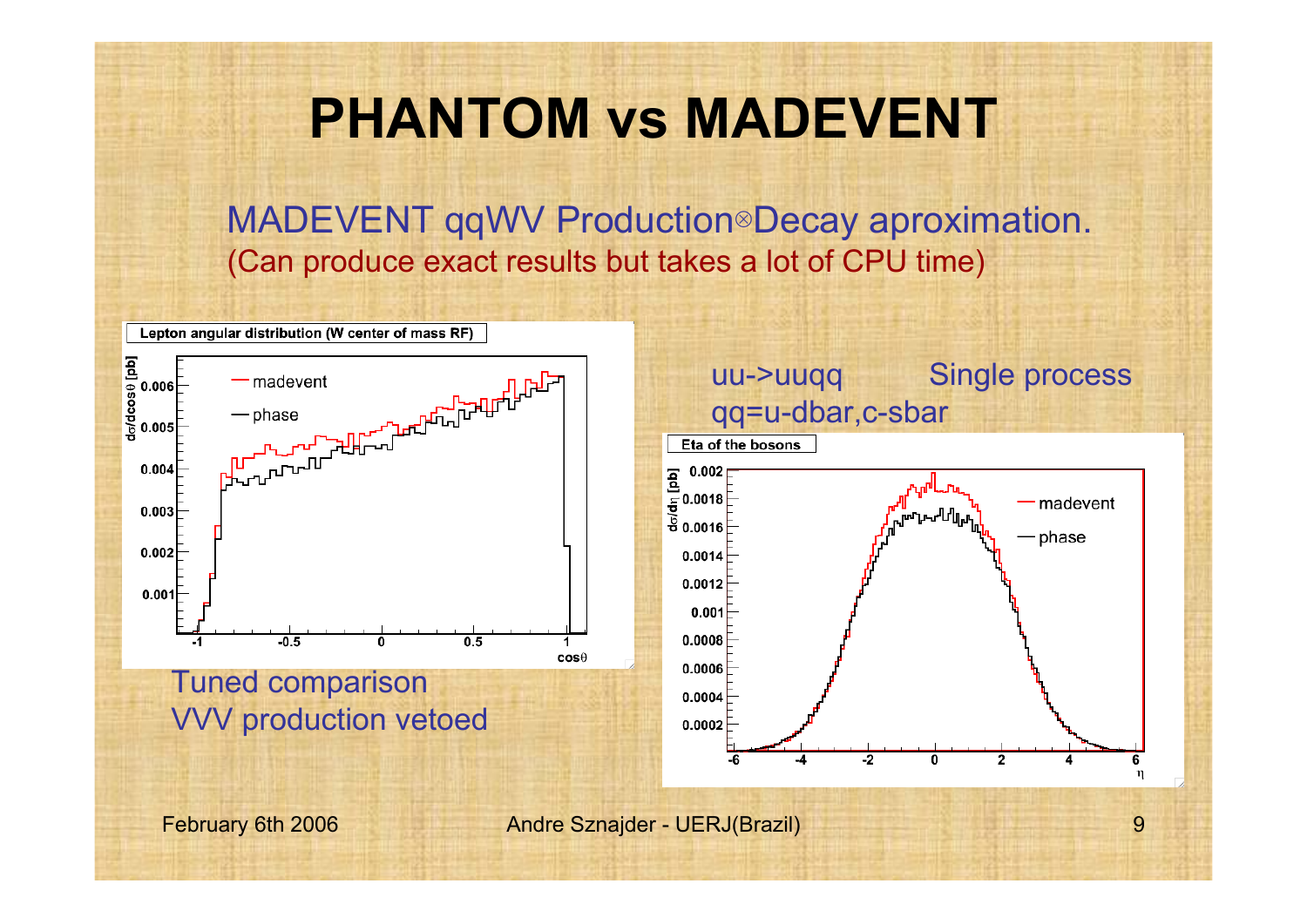### **VV Scattering and Cross Sections for No Higgs Scenario**

Semileptonic Decay Modes: • VW -> qqμν/ev (158 fb ) • VZ -> qqµµ/ee (16.4 fb)

Leptonic Decay Modes:

- WW -> μνμν same sign (9.52 fb oposite signs )
- WW -> μνμν same sign (4.30 fb same signs )
- ZW -> μμμν (1.20 fb )
- ZZ -> μμμμ (0.180 fb )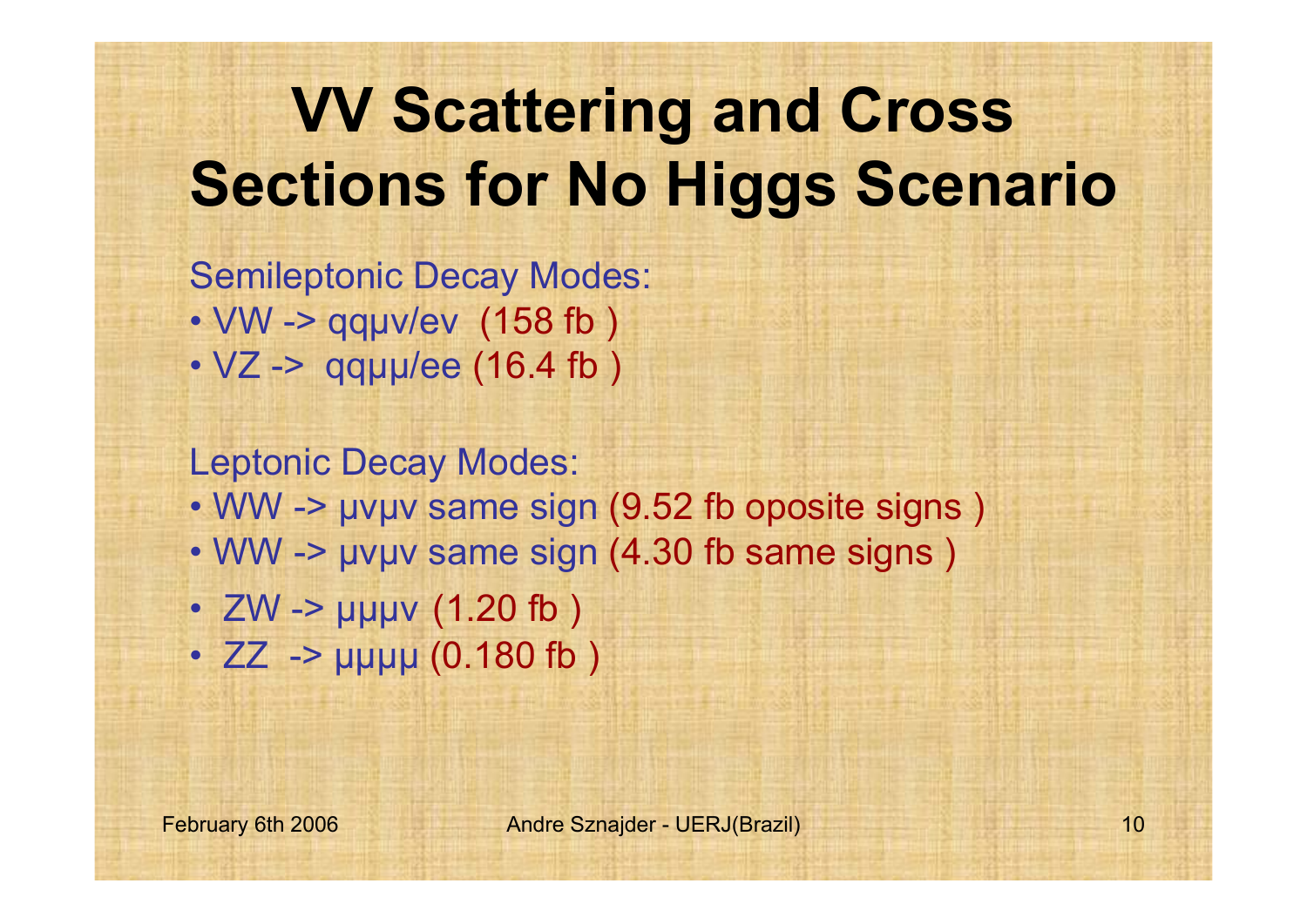### **VV Scattering Reducible Backgrounds**

Main backgrounds comes from it, VV+jets and V+jets. Samples generated with ALPGEN 2.05 (bug fixed !)

| WW                      |                               |
|-------------------------|-------------------------------|
| SIGNAL                  |                               |
| $M_h = 500 \text{ GeV}$ | $\sigma = 60$ FB              |
| $No-Higgs$              | $\sigma = 20$ FB              |
| <b>BACKGROUND</b>       |                               |
| TOP-TOP                 | $\sigma = 6.2 \times 10^5$ FB |
| W+JETS                  | $\sigma = 7.7 \times 10^4$ FB |
| WW                      | $\sigma = 1.1 \times 10^3$ FB |

| ZZ+ZW                   |                               |
|-------------------------|-------------------------------|
| SIGNAL                  |                               |
| $M_h = 500 \text{ GeV}$ | $\sigma = 9.1$ FB/ 0.7 FB     |
| $No-Higgs$              | $\sigma = 1.7$ FB/ 1.4 FB     |
| <b>BACKGROUND</b>       |                               |
| TOP-TOP                 | $\sigma = 6.2 \times 10^5$ FB |
| Z+JETS                  | $\sigma = 1.4 \times 10^7$ FB |
| ZZ.                     | $\sigma = 6.6 \times 10^5$ FB |
| WZ                      | $\sigma = 6.6 \times 10^5$ FB |

February 6th 2006 **Andre Sznajder - UERJ**(Brazil) 11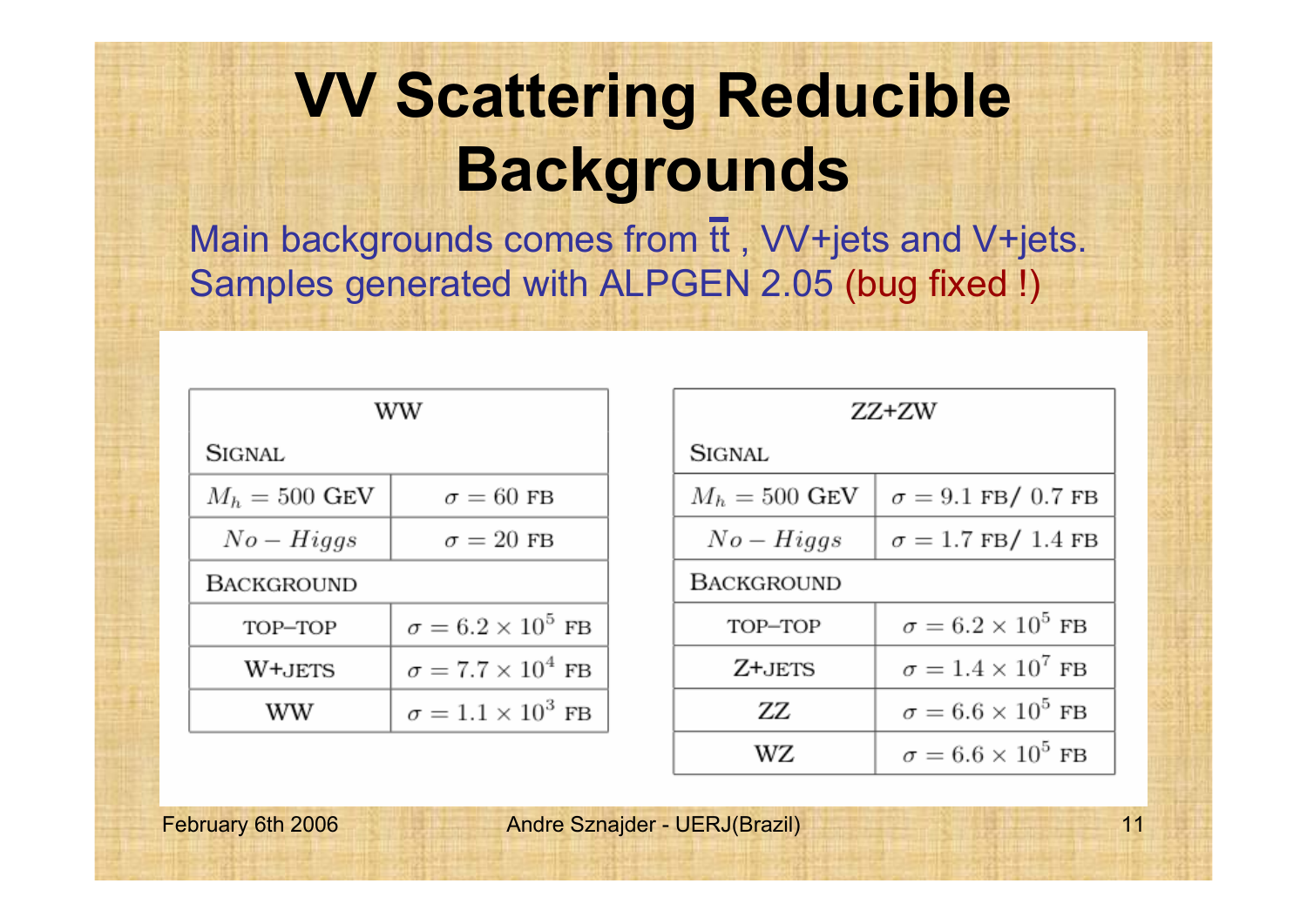### **ZZ -> μμμμ** (A.Sznajder)

- Golden channel for Higgs search(  $\mathsf{M}_{\mathsf{Higgs}}$  > 2 $\mathsf{M}_{\mathsf{WIZ}}$ )
- Allows full reconstruction of the  $M_{Higgs}$  and precise measurement of  $\sigma_{\text{tot}}$  $\sigma_{\rm\scriptscriptstyle VV}$
- Unique signature: 2 isolated muon pairs from Z decay + two forward jets + no missing  $\mathsf{E}_{\mathsf{T}}$
- Very low cross section ! ( long term measurement )
- Phantom signal processed through FAMOS ( M<sub>H</sub>=200GeV , M<sub>H</sub>=500GeV, No Higgs)
- Alpgen background processed through FAMOS ( ZZ+njets, WZ+njets, tt+njets, )
- Working on adding Zbb background and getting the significance of the signal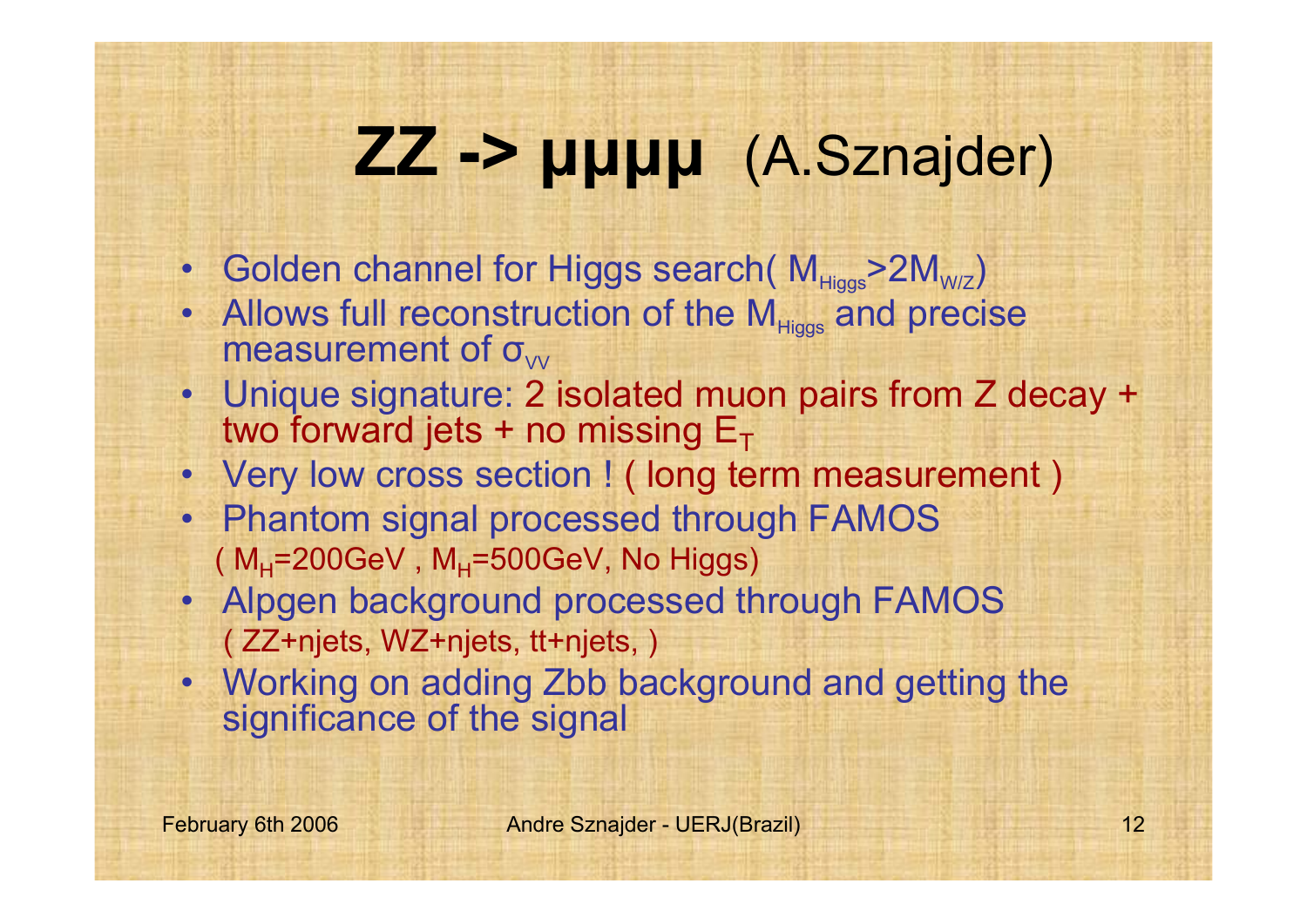# **Z-> μμμμ**

- •4 muons with P $_\mathrm{T}$ >20GeV and |η|<2.4
- 2 reconstructed Z's within the mass window of 10GeV
- Muon isolation requirement ( not applied )
- 2 forward jets requirement ( not applied )

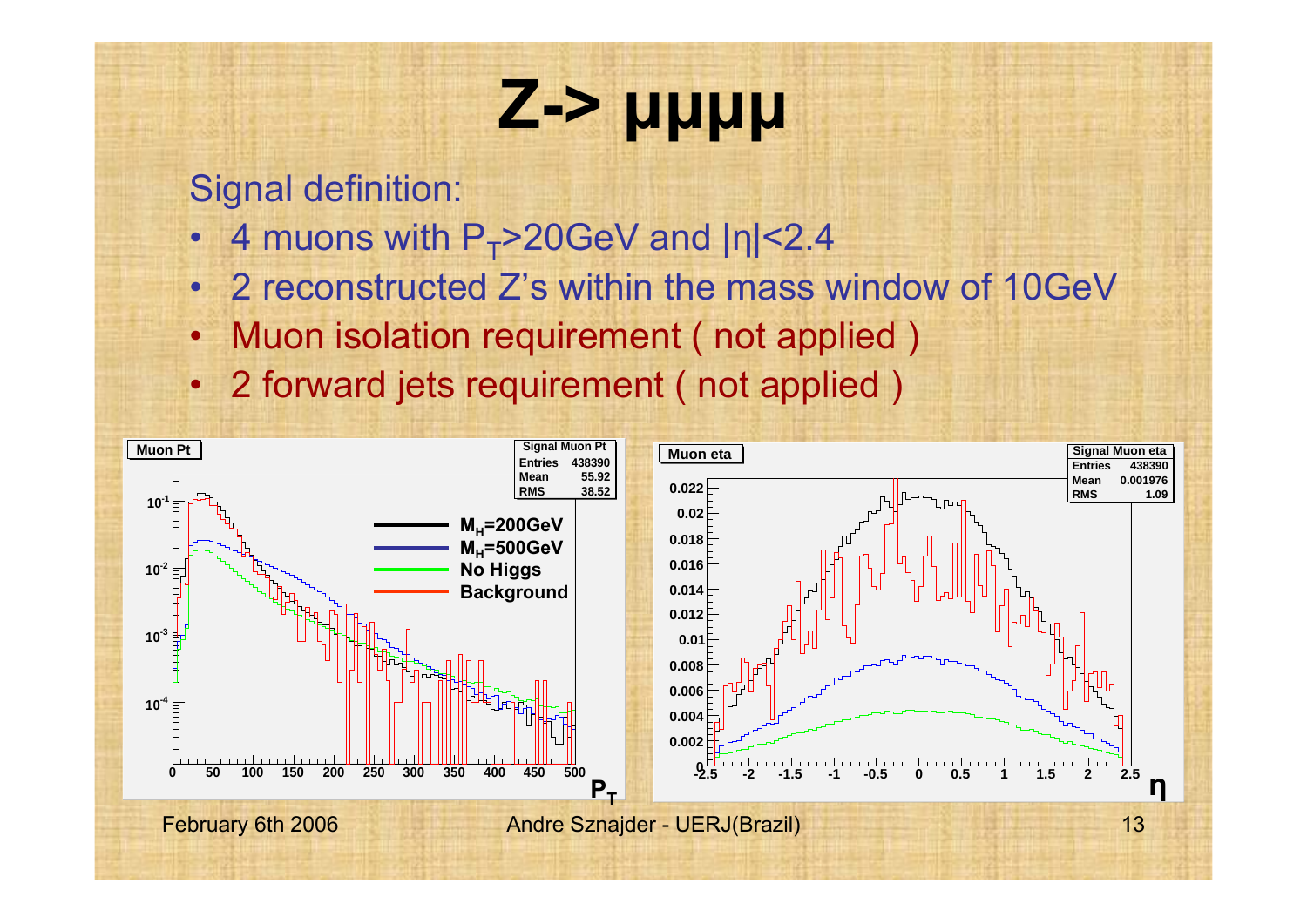### **Mzz Distribution**

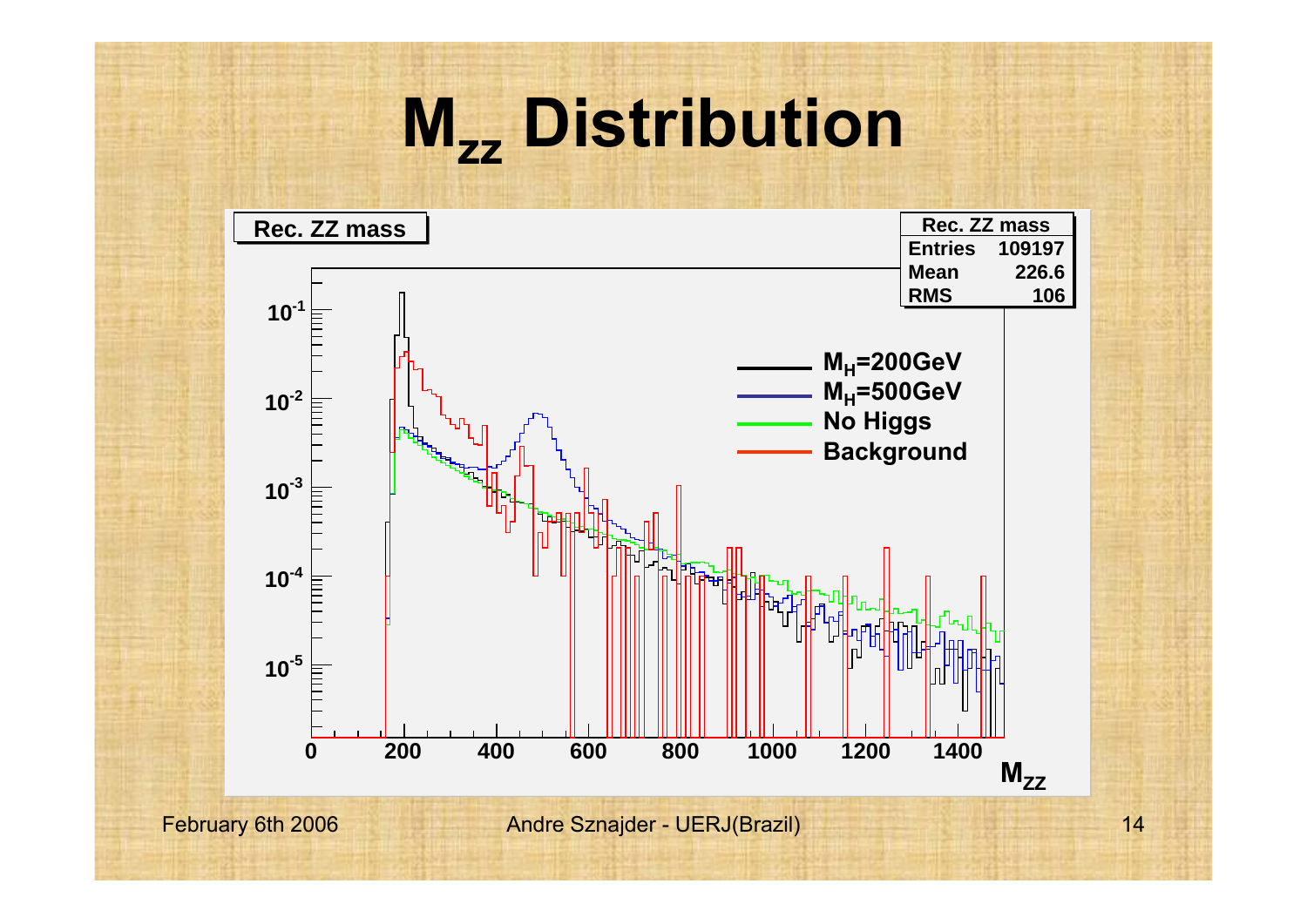#### **W ± W ±-> μνμν** (D.Franzosi)

- Same sign requirement reduces background
- No H->WW contribution
- Very difficult to reconstruct WW invariant mass.
- Signature: same sign pair of isolated muons + large missing ET + two forward jets
- Low cross section ( long term measurement )
- Working on adding more backgroubd statistics and getting the significance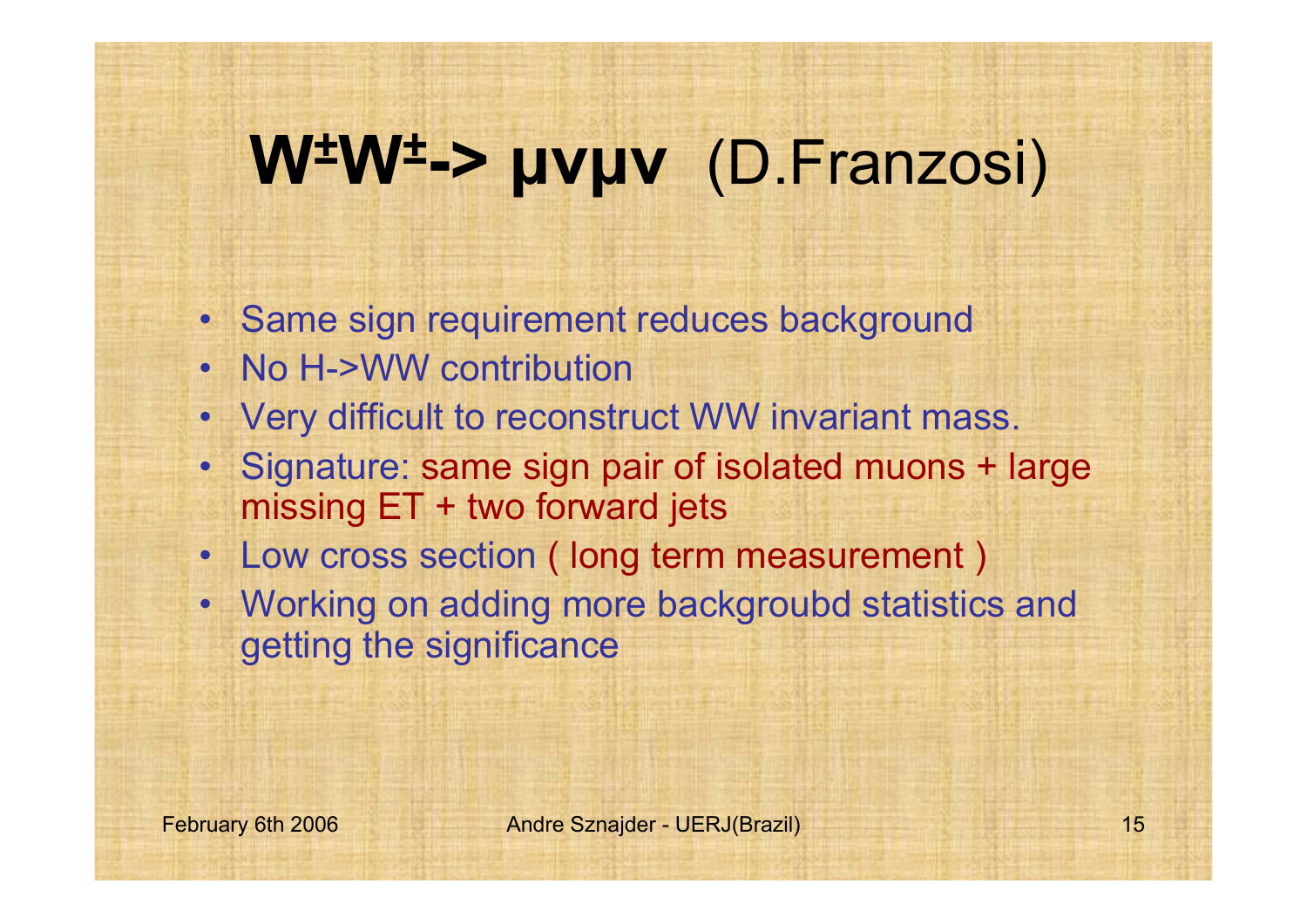#### **W ± W ±-> μνμν**

- •2 isolated muons of same sign with P<sub>T</sub>>20GeV and |η|<2.0
- •High muon pair invariant mass
- •Missing  $E_T > 70 GeV$
- •2 forward jets requirement ( not applied )

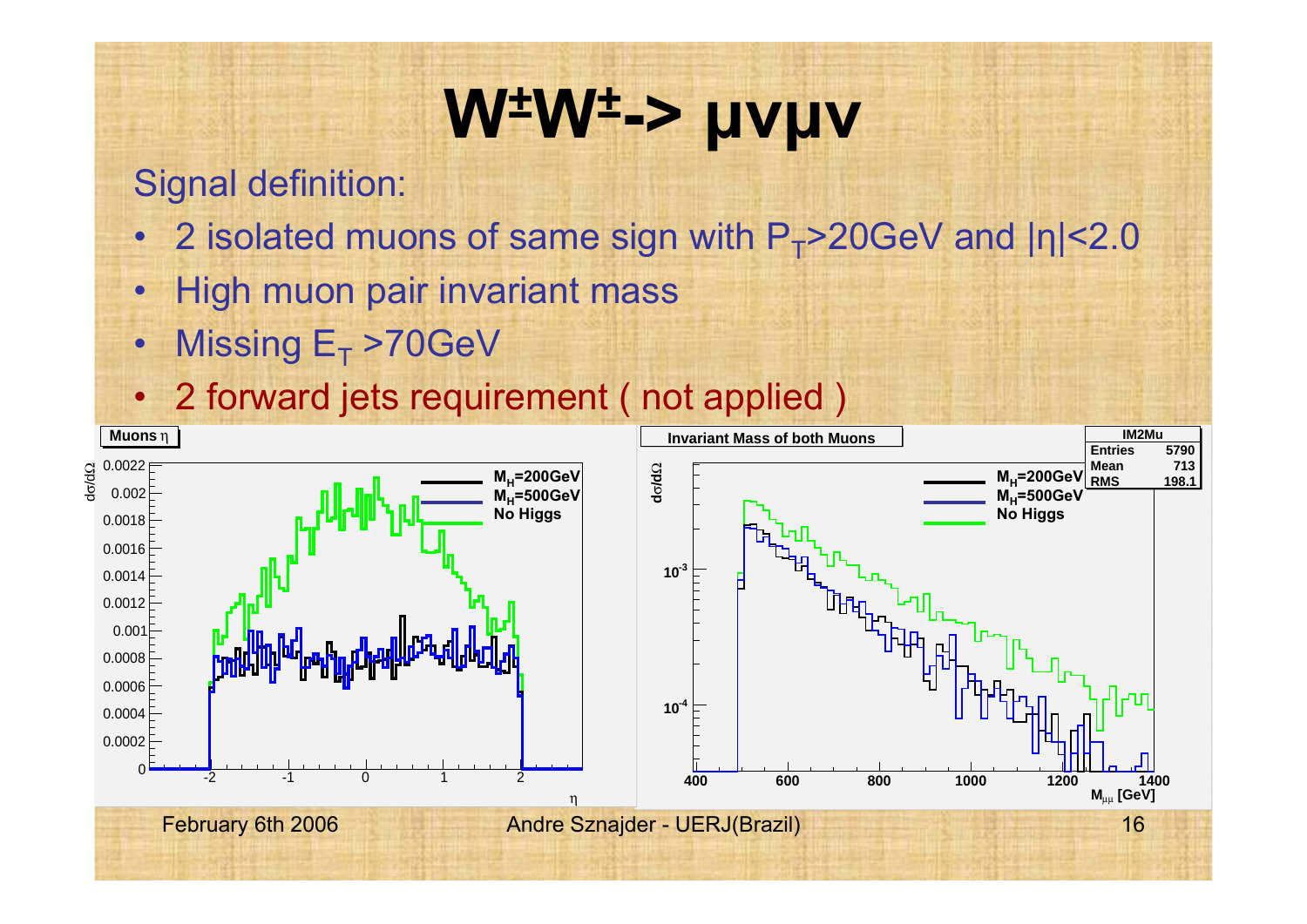### **VW->jjμν** (S.Bolognesi)

- 4jets with pt>30,
- •at least one muon with pt>20
- •muon choosen as the most central (if more then one muon)
- MET>20
- • Tag(forward) jets choosen as the pair of quarks with the largest invariant mass
- •Jets from V choosen as the two with smallest deltaEta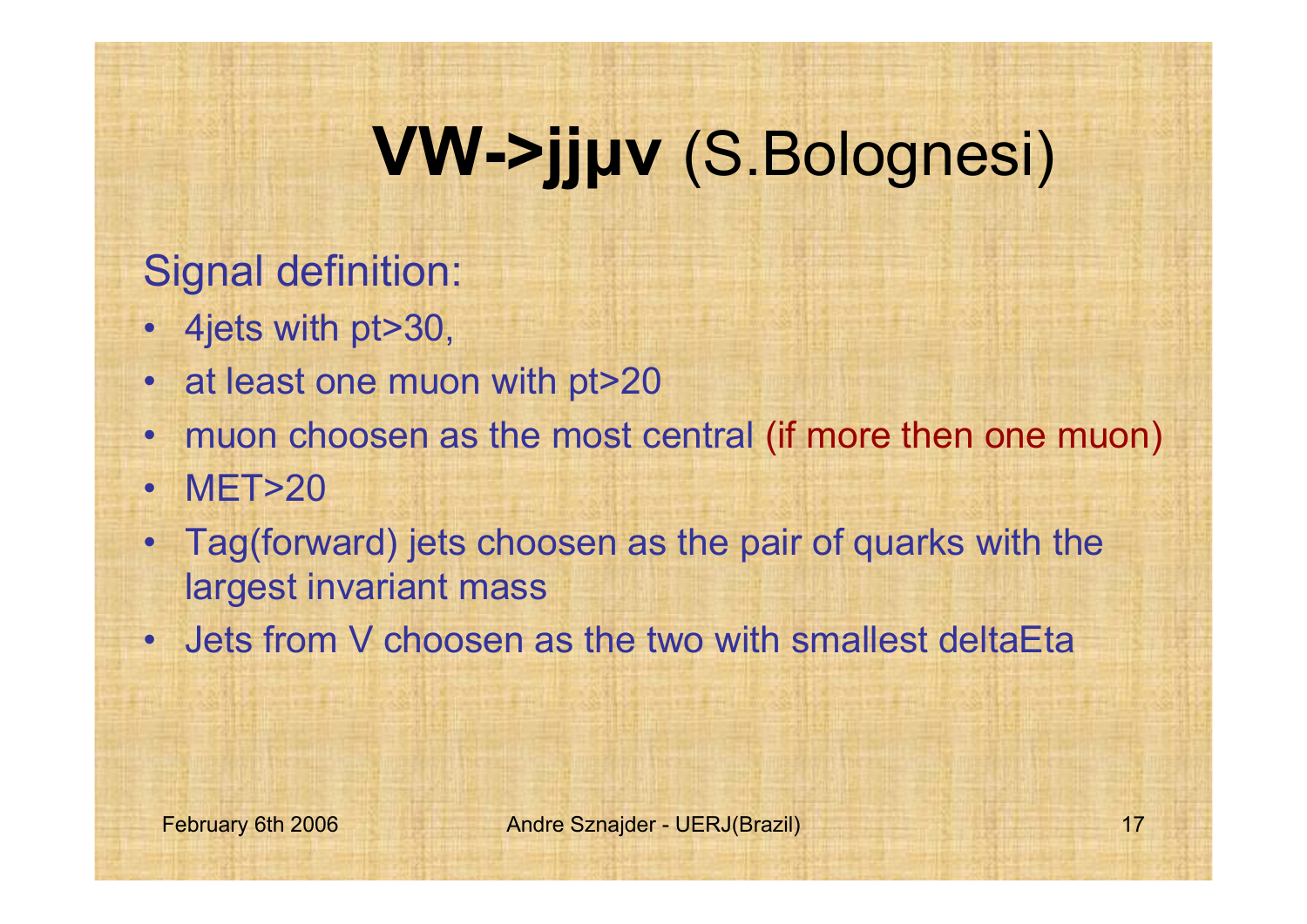# **VW->jjμν**

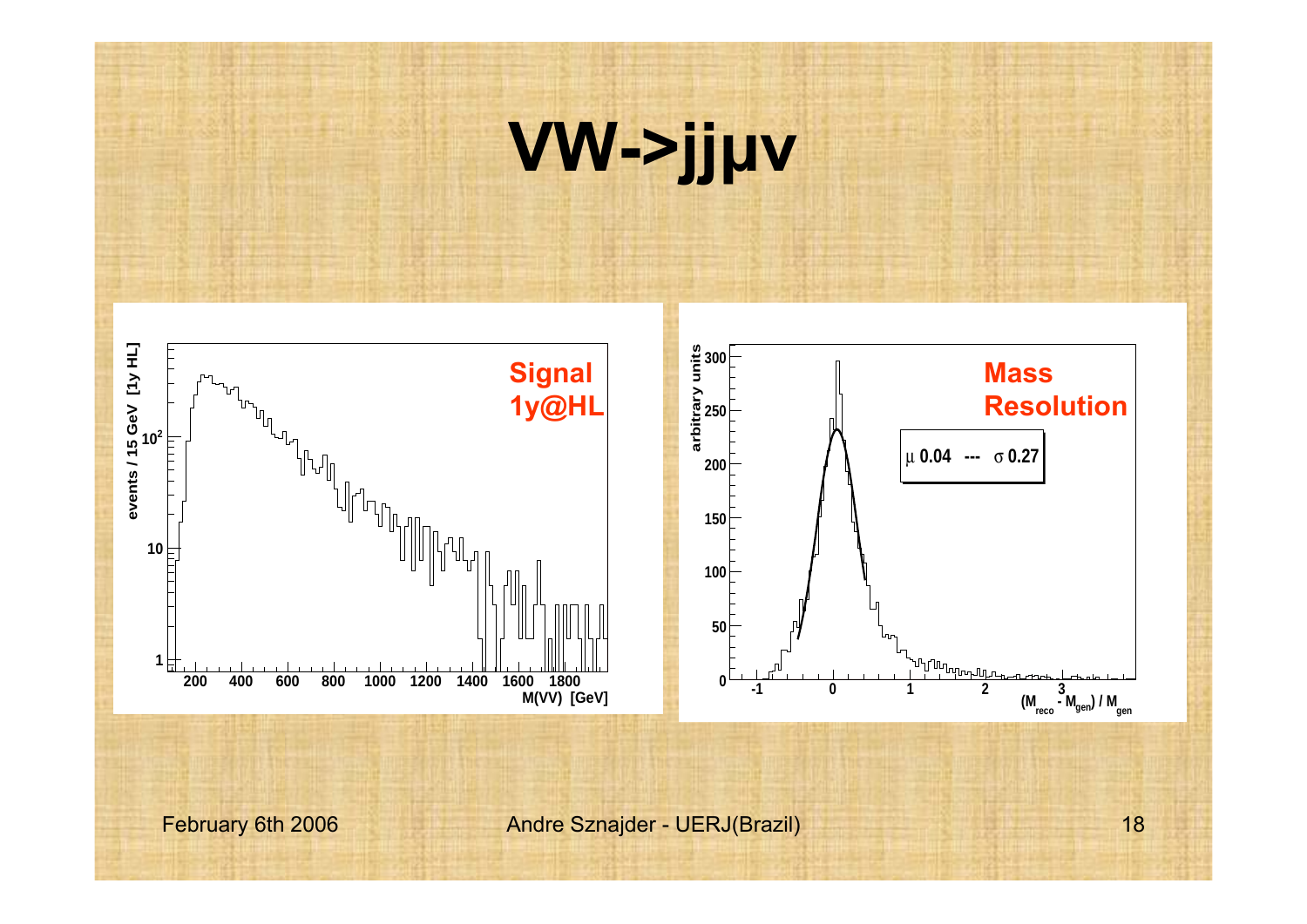### **VZ->jjee** (V.Tancini)

- 4jets with  $\mathsf{E_{T}}$ >25GeV
- one electron+positron pair resonant at the Z
- no MET
- two collinear jets to reconstruct the V
- tag jets chosen as the pair with largest invariant mass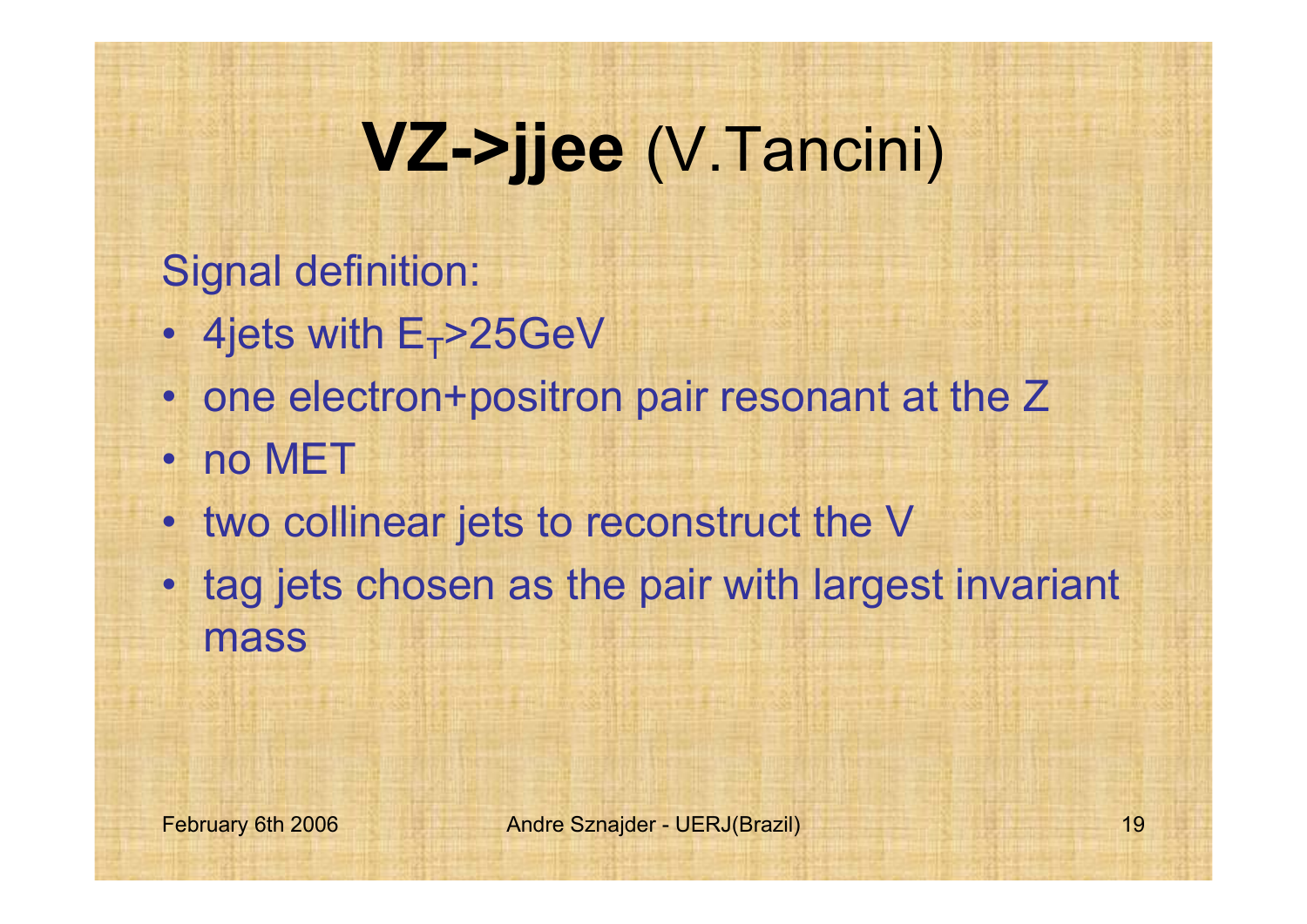# **VZ->jjee**

#### **Invariant mass of the total system Z+V+2tagJets > 1500 GeV**

#### **Invariant mass of the two reconstructed tag jets > 900 GeV**

![](_page_19_Figure_3.jpeg)

total invariant mass (Z-->ee+V-->ii+tag+tag)